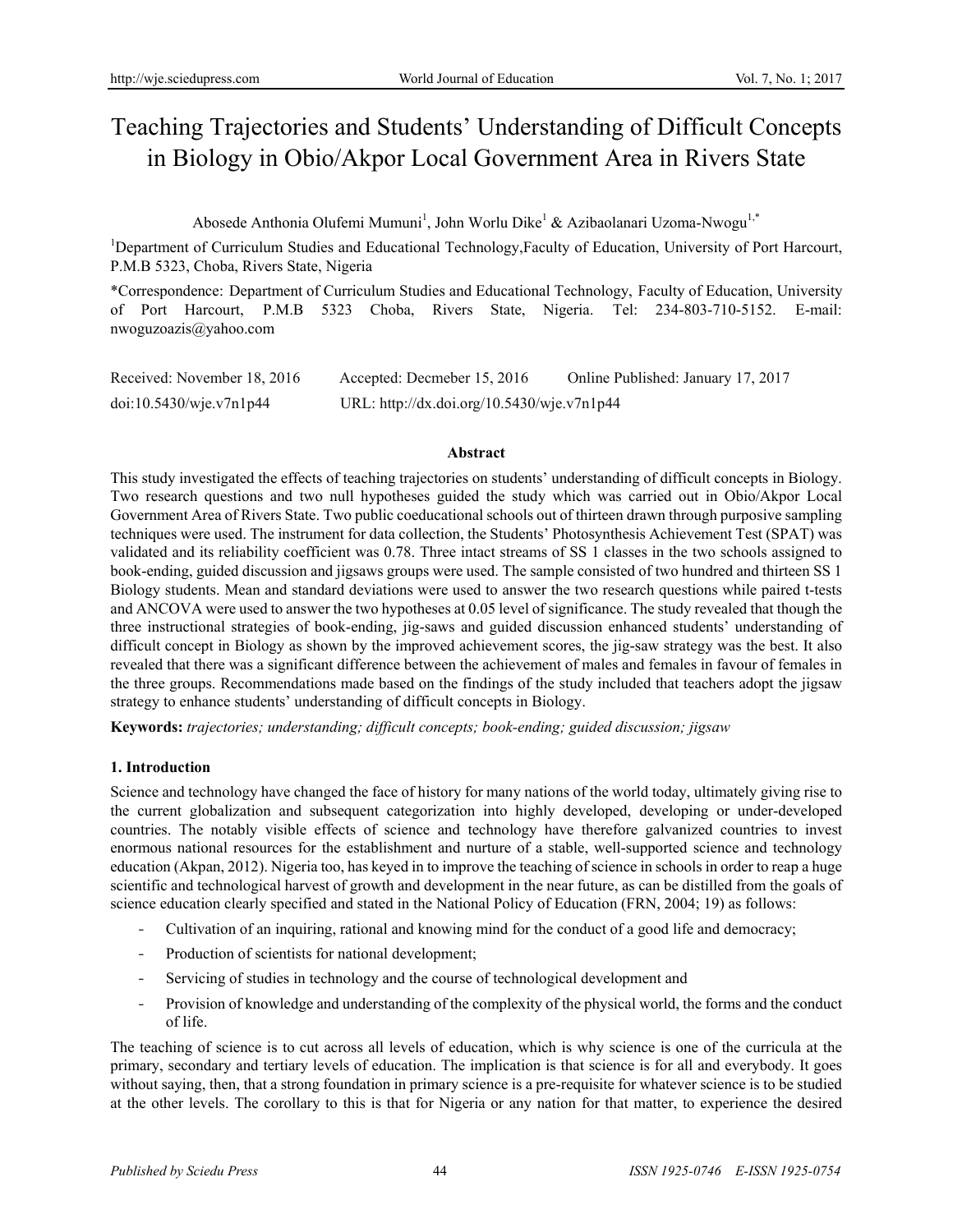technological growth and advancement, there must be a strong stimulation and growth in the teaching and learning of science at all levels.

The National Science Education Standards (NRC, 1999; 20) lends credence to this, advocating that everyone, without exception is to learn science and acquire sustainable levels of scientific literacy.

The acquisition of scientific literacy is therefore dependent on a solid foundation beginning from the early years of schooling. Scientific literacy, in its simplest form, is the ability of an individual to utilize scientific knowledge in real-world situations and is of utmost essence in today's world giving that more and more jobs require that people think critically, solve problems and use technology effectively. Akpan (2012; 79) surmises that the tools with which to excel in global competiveness are embedded in the ability to acquire science skills that will enable creativity and inventiveness throughout life. This is the impetus underlying the strong advocacy for achieving wider scientific literacy through science teaching and learning because it is a clear indication that a scientifically-literate citizenry is needed for successful competition in the global market-place.

Ezeliora (2008) however opines that Nigeria is yet to be scientifically-literate since her educational system has not achieved the educational objective of science which is "to reorient the entire society towards scientific thinking and adapt the existing ones to improve societal well-being and security". She suggests that achieving scientific literacy through the Universal Basic Education (UBE) programme would require such machineries as the curricula, teacher education, funding and implementation issues to be properly put in focus. This insinuates that there are underlying constraints on science teaching and learning not just at the UBE level, but also all other levels of the educational system. Akpan (2012) has highlighted these problems as including overcrowded classrooms, lack of textual materials, shortage of qualified teachers, to mention but a few. Science Teachers' Association of Nigeria Position Paper No. 4 as stated in Okebukola (2002) has however classified these gnawing problems into the following categories, viz:

- Government-related factors
- Examination body-related factors
- Teacher-related factors
- Student-related factors
- School-related factors and
- Home-related factors

Besieged with the above issues, it is no wonder that extant literature is replete with reports of the persistent and consistent yet deplorably low academic performance of students in science. Ogunleye (2011) has specifically stated that "there has been a steady increase in the failure rates for Physics, Chemistry and Biology over the years" as shown in Table 1 below:

| Year | No. Sat for      | % in Grade | <b>No. Sate in</b> | % in Grade | No sat in      | % in Grade |
|------|------------------|------------|--------------------|------------|----------------|------------|
|      | <b>Chemistry</b> | 1-6        | <b>Biology</b>     | $1-6$      | <b>Physics</b> | 1-6        |
| 2001 | 301,740          | 36.25      | 995.345            | 23.25      | 287,993        | 34.41      |
| 2002 | 309,112          | 34.89      | 1,047,235          | 31.39      | 298,059        | 47.66      |
| 2003 | 320,388          | 49.66      | 1,005,553          | 42.22      | 305,501        | 46.90      |
| 2004 | 142,480          | 40.03      | 1,005,894          | 29.68      | 326,091        | 48.83      |
| 2005 | 359,296          | 51.33      | 1,051,557          | 35.74      | 345,640        | 41.70      |
| 2006 | 393,206          | 43.34      | 1,137,181          | 49.23      | 379,365        | 58.29      |

**Table 1.** Performance for Candidates in SSCE May/June in Some Science Subjects (2001 – 2006)

Source: The West African Examination Council (Test Development Centre)

Adapted from: Ogunleye, A. O. (2011)

The case of Biology is rather pathetic seeing as more students enroll for it yet the performance is still surprisingly poor.

Biology, the study of living things, is one of the core science subjects (others are Physics and Chemistry) studied in secondary schools. As a science subject, it contributes immensely to the scientific and technological development of the nation being a fundamental pre-requisite for other advanced fields such as medicine, forestry, agriculture, pharmacy, nursing, biotechnology, nutrigenomics, neuroparasitology, synthetic biology, quantitative biology, etc. and also important in the manufacturing and processing industries (Nwagbo and Okoro, 2012; Dvorsky, 2013 and Okoli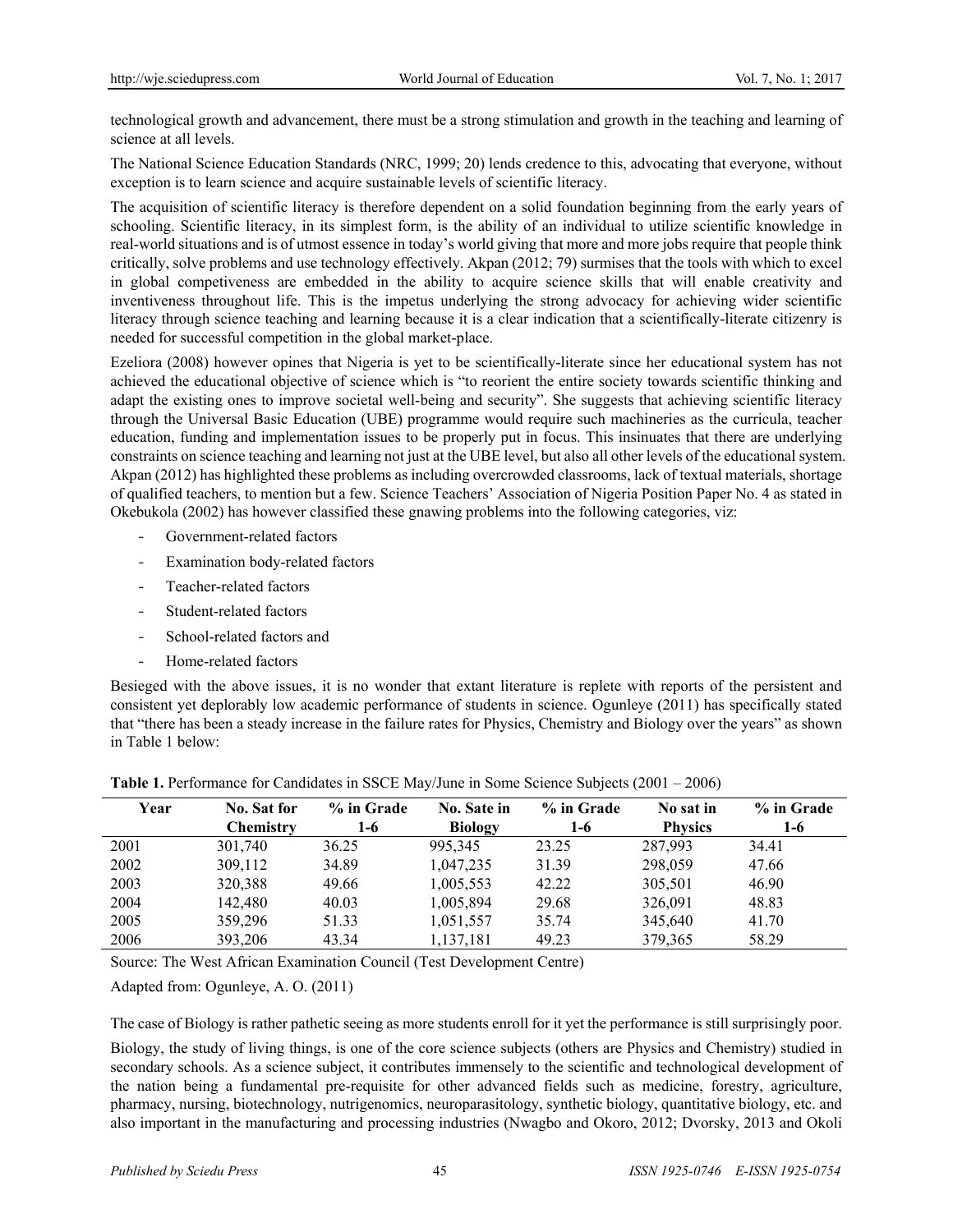and Okoli, 2014). These endeavours give individuals the leverage to cope with life and living in this technological age and this lends credence to the view that one of the well accepted general goals of science education is to prepare individuals for improving their own lives and coping with an increasingly technological world (Osisioma, 2012). In line with this goal, the main objectives of the Biology curriculum (FME, 2009) as derived from the National Policy on Education are to ensure that students are thoroughly prepared for the acquisition of:

- adequate laboratory and field skills in Biology;
- meaningful and relevant knowledge in Biology;
- ability to apply scientific knowledge to everyday life in matters of personal and community health and agriculture and
- reasonable and functional scientific attitude.

Like the curricula of other science subjects (chemistry and physics, for example), the objectives outlined above are quite laudable, but the question that readily distils is: Why then are students performing so poorly in science generally and Biology, particularly? Among the many reasons adduced for students' poor performance in science subjects, poor instructional methodologies and students' difficulty in understanding science concepts stand out (Ogu, 2008; Egbunonu and Ugbaja, 2011; Çimer, 2012, Abimbola, 2015, and Jimoh, 2015). In Biology, several topics and concepts such as genetics, respiration, cell division, photosynthesis, evolution, ecology, hormonal regulation, and nervous co-ordination, among others have been tagged difficult because students are not finding them easy to learn due to the following reasons: overloaded curriculum, abstract nature of some concepts, inadequate time to think through and process learning and inability of teachers to engage students in meaningful learning (Koba and Tweed, 1999; Çimer, 2012 and Okoli and Okoli, 2012). Though reports have called for the use of methods and approaches which are activity-based, didactic teaching methods are still prevalent in many science classrooms in Nigeria. Okebukola (2002) has therefore called for new trajectories in science teaching with due consideration for the dynamics of the growth of science which is inextricably intertwined with life and living in these modern times. There is a consensus that there is no best method but that a combination of improved strategies and approaches will definitely lead to the achievement of defined goals and objectives.

In this study, teaching trajectories are used to mean strategies which are activity-based, involving developmental or progressive steps used by teachers for classroom action and interaction as adapted from Clements and Sarama (2015). The three strategies used in this study include 'book-ending' the lecturers, discussion and jigsaw group.

Book-ending the lecture strategy (BES) is a teaching strategy which is a shift away from the well-known and used lecture method. Allen and Tanner (2015) describe it as "a relatively easy departure point for instructors who want to preserve the lecture-based approach as the central classroom instructional feature" but in this case, suffused and interjected with effective questions. These questions which may be probing and driving but directed at critical thinking for better conceptual understanding have an expanded scope requiring answers beyond the usual stereotypic 'yes-no'. The advantages of this strategy are enormous especially when the questions are focused. This active, intellectual engagement which is an array of questions progressing from the lower order to higher order has the immense advantage of providing a framework for students' active participation, helping students organize and summarize, learn to make explanations and also find ways to fit new information into existing knowledge frame works (Felder, 1997; Gbamanja, 1999; Krajcik, et al, 2003, Nwafor and Nwogu, 2014 and).

The second strategy used in the study was the Guided Discussion Strategy (GDS). As an active-learning and student-centred strategy, it involves the active participation of students. Studies reveal that guided discussion improves learning by enhancing student understanding, helps develop individual thinking, broadens students' perspectives, highlight opposing viewpoints, reinforces knowledge, helps negotiation of meaning and sharing and understanding of issues (Ngeow, 2003 and Blount and Napolitano, 2014).

The third active-learning strategy used is the Jigsaw Strategy (JSS), which adopts the division of labour procedural style that requires rotation of roles by students, thereby developing their skills in all areas (Joyce et al, 2009). It is a form of co-operative learning which enhances student achievement as they gain in-depth knowledge of concepts and subject-matter from the roles they handle. Students are put into 'home' and 'expert' groups. Portions of the materials to be taught are assigned to different members of the home groups who now seek out their expert groups where they engage in intense study of that their own portion. They return, afterwards, to their home groups and peer-tutor on their portions, sequentially (Marzano, 2007 and Odagboyi, et al, 2015).

The above strategies, though not entirely novel include a 'pot pourri' of techniques with theoretical learnings on constructivism proposed by Jean Piaget and Lev Vygotsky aimed at enhancing students' conceptual understanding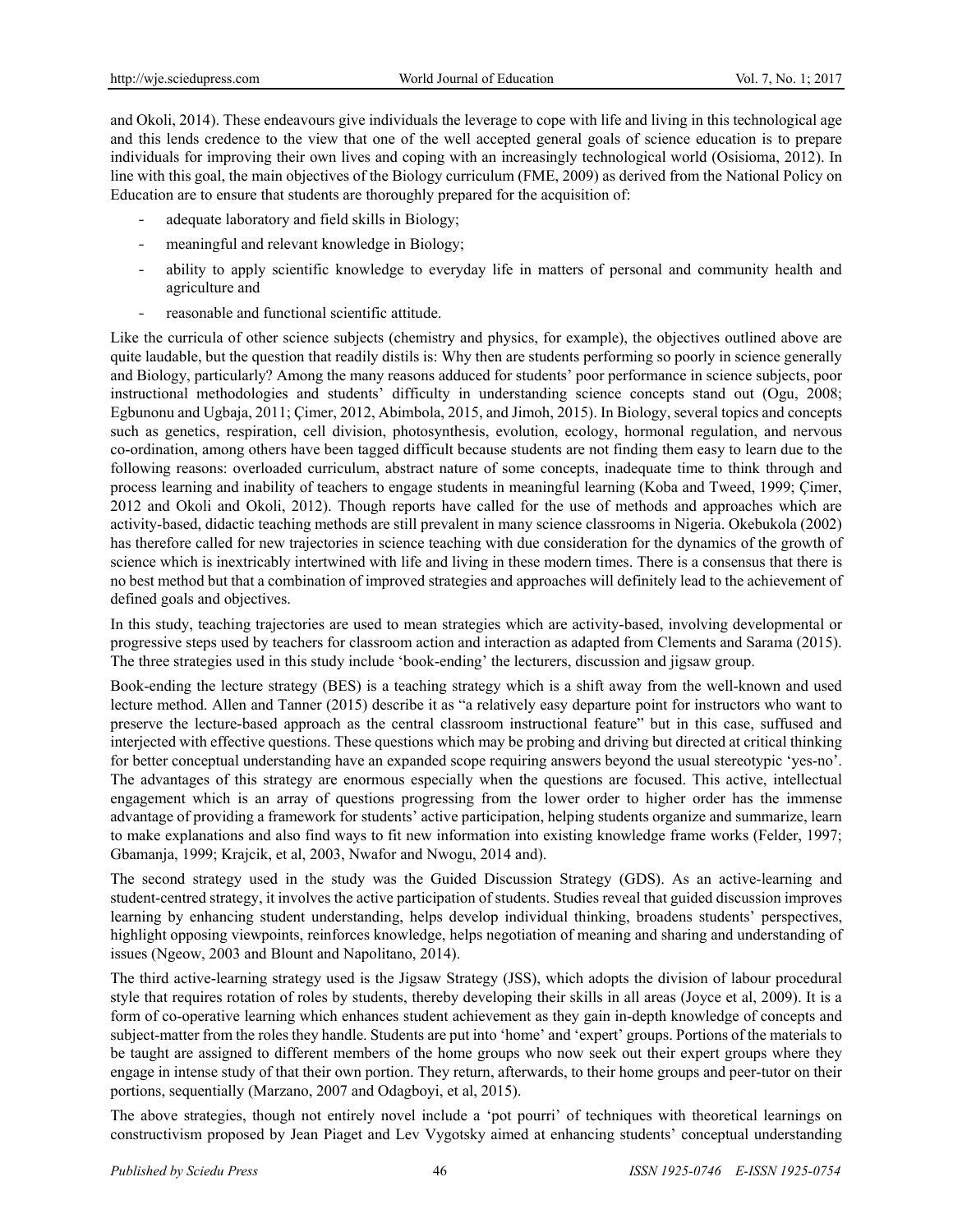(Okebukola, 2002). With the constant evolution of knowledge, it behooves on teachers to learn to facilitate meaning and deeper understanding of concepts for learners by their own practices (NRC, 1999). The corollary to this is that the instructional frameworks used by teachers ought to be flexible enough, taking cognizance of students' prior knowledge for the learners' needs to be met. In this vein, Achuonye (2010) opined that the choice of instructional method should be guided by the skills we expect the students to acquire. These skills which include critical thinking should be continually improved upon so that they become a veritable utility in the *after-school* years' endeavours.

It is, therefore, against this background of poor instructional methodology and deplorable performance of students in science that this study is focused on teaching trajectories and students' understanding of difficult concepts in Biology. The problem of this study is to investigate the effectiveness of the active-learning strategies of book-ending, guided discussion and jigsaw on students' understanding of difficult concepts in Biology?

## **2. Purpose of the Study**

Specifically, this study sought to determine the effect of book-ending, group discussion and jig-saw strategies on students' understanding of difficult concepts in Biology.

## *2.1 Research Questions*

What is the effect of book-ending (BES), guided discussion (GDS) and jig-saw (JSS) on students' understanding of difficult concepts in Biology using their mean achievement scores?

What is the effect of book-ending (BES), guided discussion (GDS) and jigsaw strategies (JSS) on male and female students' understanding of difficult concepts in Biology using their mean achievement scores?

## *2.2 Hypotheses*

The two null hypotheses of the study were tested at 0.05 significance level

- Ho<sub>1</sub>: There is no significant effect of BES, GDS and JSS on students' understanding of difficult concepts in Biology.
- Ho<sub>1</sub>: These is no significant difference in the effect of BES, GDS and JSS on male and female students' understanding of difficult concepts in Biology.

## **3. Methods and Procedure**

## *3.1 Design*

The Quasi-experimental design type used for the study was the pretest-posttest with non-equivalence in the groups which included control. The three groups used for the study were non-equivalent because intact classes were involved in order not to disrupt the school time-table of activities. The design is represented as follows:

yb x1 ya

yb x2 ya

yb x3 ya

where:

 $y_b$  = pretest

 $y_a$  = posttest

- $x_1$  = book-ending strategy group (BES)
- $x_2$  = guided discussion (GDS)
- $x_3$  = jig-saw strategy group (JSS)

# *3.2 Sample and Sampling Technique*

The population for the study consisted of all the senior secondary school students in their first year (SS1) in the thirteen public co-educational schools of Obio/Akpor Local Government Area in Rivers State. The sample consisted of two hundred and thirteen (213) SS 1 students out of which one hundred and thirty-five (135) were females and seventy-eight (78) were males from two (2) public co-educational secondary schools in Obio/Akpor L.G.A. These schools were specifically selected because they had more than three arms of SS 1. The instrument used for data collection was a self-styled short twenty-item essay- type Students' Photosynthesis Achievement Test (SPAT) based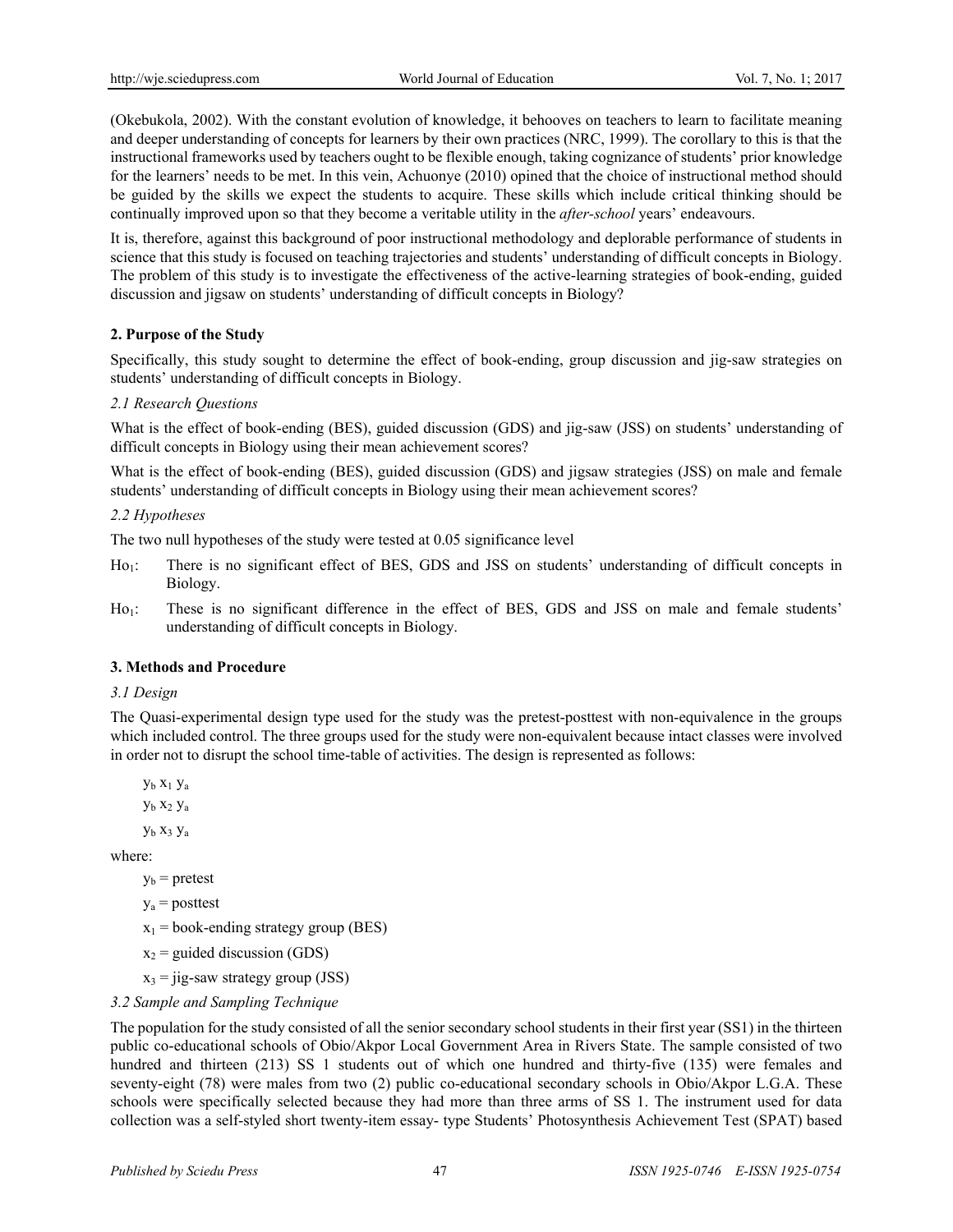on concepts from one topic which was photosynthesis.

The instrument was validated by an expert in Measurement and Evaluation and two experienced senior Biology teachers. The reliability was determined after a test-retest using Cronbach alpha as 0.78 reliability coefficient.

## *3.3 Administration of the Instrument*

The teachers of the classes were introduced to and given the instructional packages to study and areas of clarification and explanation were properly addressed. These were the book-ending, guided discussion and jig-saws strategies. Teachers were encouraged to use the strategies to teach two other topics before employing it in the teaching of photosynthesis. Prior to their use, the pre-test consisting of twenty items requiring short explanations and descriptions were administered to the three groups in each of the two schools.

In the book-ending strategy group, students were not split into smaller groups.

In the GDS and JSS strategy groups, the classes were divided into four sub-groups each. The ability of students in each group to effectively interact and work with others in providing and acquiring information on the concepts through discussion and questions as well as book and internet search were stimulated and exploited by the teachers after using two topic other than photosynthesis.

## *3.4 Data Collection*

After treatment with the instructional packages, the pre-test which was now scrambled was administered as the post-test. The pretest and post-test scores were derived after marking using a rubric.

These scores were afterwards analyzed to obtain the mean, standard deviation, t-test and ANCOVA in order to answer the research questions and also test the hypotheses for significance.

## *3.5 Data Analysis*

The data was analyzed using mean, Standard Deviations (SD) and Analysis of Covariance (ANCOVA). The mean scores of students in the three groups (BES, GDS and JSS) were calculated. The ANCOVA was used to test the two hypotheses. The pretest scores served as covariates for adjustment of initial differences between and within the groups.

## **4. Results**

The mean and standard deviation values of the pre-test and posttest scores of students in the three groups of the two schools are shown in Table 2.

## *4.1 Research Question 1*

What is the effect of book ending (BES), guided discussion (GDS) and jigsaw (JSS) on students' understanding of difficult concepts in Biology using mean achievement scores?

| <b>Experimental groups</b> | <b>Pre-test</b> | Post-test | Mean achievement gain | N  |
|----------------------------|-----------------|-----------|-----------------------|----|
| <b>BES</b>                 |                 |           |                       |    |
| Mean                       | 22.84           | 27.52     |                       |    |
| <b>SD</b>                  | 13.74           | 15.75     | 4.69                  | 61 |
| <b>GDS</b>                 |                 |           |                       |    |
| Mean                       | 21.81           | 32.31     |                       |    |
| <b>SD</b>                  | 12.44           | 13.93     | 10.05                 | 70 |
| <b>JSS</b>                 |                 |           |                       |    |
| Mean                       | 21.66           | 40.63     |                       |    |
| SD <sub>.</sub>            | 12.37           | 13.15     | 18.97                 | 82 |

**Table 2.** Mean and Standard Deviation of Achievement Scores (Pretest and Posttest)

The result presented in Table 2 shows that the post-test mean scores of the three groups (BES, GDS and JSS) are 27.52, 32.31 and 40.63, respectively. Their standard deviations in that order are: 15.75, 13.93 and 13.15. Conclusively, the mean score of the JSS group is higher than those of BES and GDS groups. The mean achievement gains of the three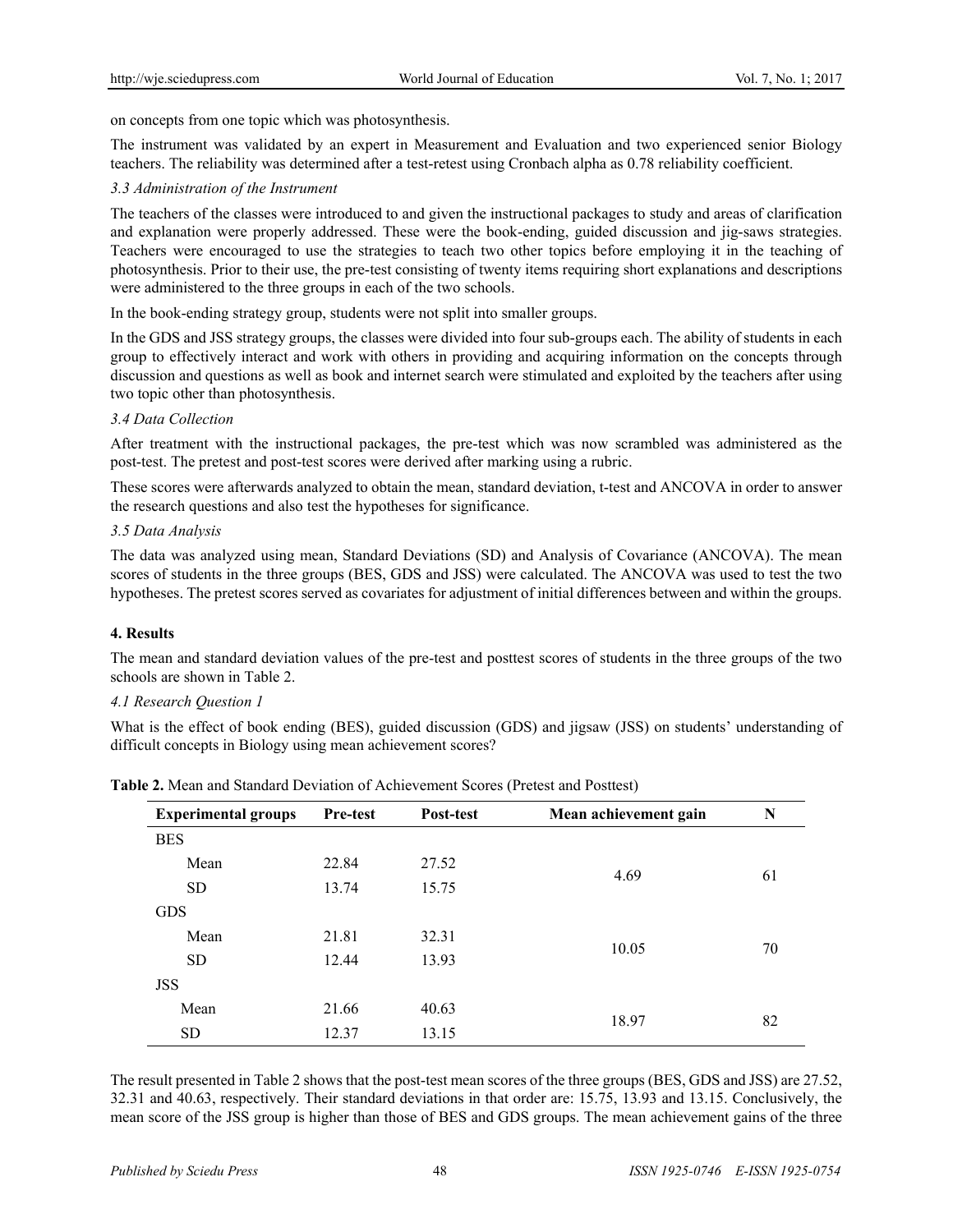groups are 4.69, 10.05 and 18.97, respectively. Though all three groups show enhanced achievement, JSS is highest while BES is lowest.

### *4.2 Hypothesis 1*

There is no significant effect of BES, GDS and JSS on students' understanding of difficult concept (photosynthesis) in Biology based on their achievement scores.

The results in table 4 show that there is a significant effect of BES, GDS and JSS on students' understanding of difficult concepts in Biology. However,

The effect is greater with JSS.

## *4.3 Research Question 2*

What is the effect of the three trajectories (BES, GDS, and JSS) on male and female students' understanding of difficult concepts in Biology?

Table 4 shows the post-test mean score and standard deviation of male and female students.

| <b>Experimental</b> | Gender | N   | <b>Mean of</b> | <b>SD</b> |  |
|---------------------|--------|-----|----------------|-----------|--|
| <b>Groups</b>       |        |     | Post-test      |           |  |
| <b>BES</b>          | Male   | 18  | 28.83          | 17.80     |  |
| <b>GDS</b>          | Female | 43  | 26.97          | 14.96     |  |
| <b>JSS</b>          | Male   | 27  | 31.41          | 11.64     |  |
|                     | Female | 43  | 32.88          | 15.31     |  |
|                     | Male   | 33  | 37.48          | 13.17     |  |
|                     | Female | 49  | 42.76          | 12.84     |  |
| Total               |        | 213 |                |           |  |

**Table 3.** Mean and Standard Deviation of Male and Female Students' Post-Test Achievement Scores

Table 3 above shows the post-test mean scores of male and female students in the three groups (BES, GDS, and JSS) as 28.83, 31.41 and 37.48 for males and 26.97, 32.88 and 42.76 for females, respectively. The females show higher mean scores than the males in the GDS and JSS groups, with the highest scores being that of the JSS group. In answering research question 2, the results show a high effect of the JSS on female students' understanding of difficult concepts in Biology.

## *4.4 Hypothesis 2*

There is no significant difference in the effect of BES, GDS and JSS on male and female students' understanding of difficult concepts (photosynthesis) in Biology based on their mean achievement scores.

This hypothesis was tested using the Analysis of Covariance as shown in the summary in Table 4.

| <b>Source</b>   | <b>Type III Sum of</b><br><b>Squares</b> | df             | Mean square | F       | Significance |
|-----------------|------------------------------------------|----------------|-------------|---------|--------------|
| Corrected model | 42129.412                                | 6              | 7021.569    | 221.811 | .000         |
| Intercept       | 6233.921                                 | 1              | 6233.921    | 196.929 | .000         |
| Pretest scores  | 35140.642                                | 1              | 35140.642   | 1.110E3 | .000         |
| Group           | 6167.703                                 | $\overline{2}$ | 3083.852    | 97.419  | .000         |
| Gender          | 128.035                                  | 1              | 128.035     | 4.045   | .046         |
| Group * Gender  | 201.836                                  | 2              | 100.918     | 3.188   | .043         |
| Error           | 6521.076                                 | 206            | 31.656      |         |              |
| Total           | 296991.000                               | 213            |             |         |              |
| Correct total   | 48650.488                                | 212            |             |         |              |

**Table 4.** Summary of Analysis of Covariance (ANCOVA) of Students' Academic Achievement Scores Using the Three Trajectories (BES, GDS and JSS) and Gender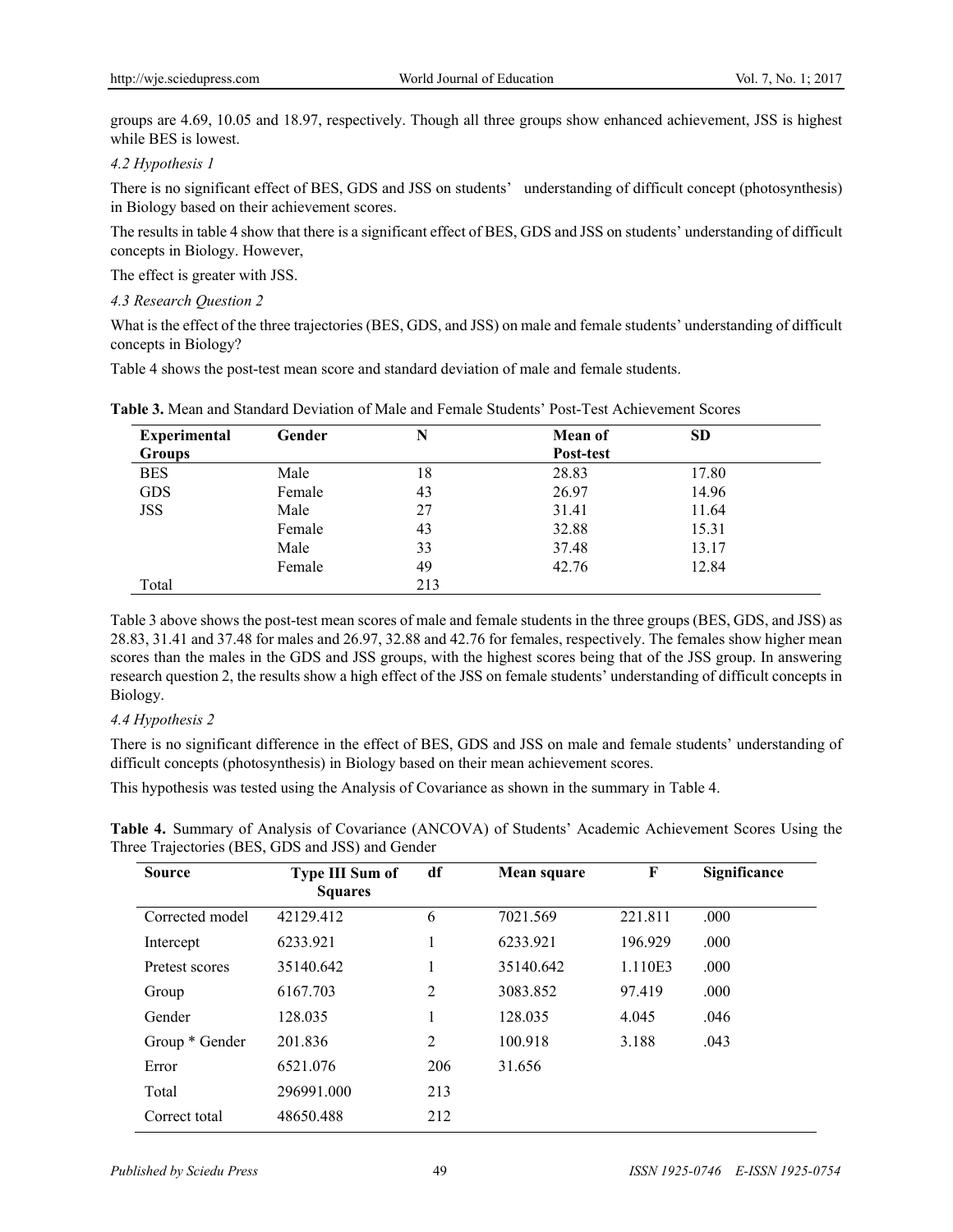The results in Table 4 show significance for Group, Gender and Group  $*$  Gender at 2, 1 and 2 degrees of freedom, respectively. Their critical values are 3.04, 3.89 and 3.04 as against the calculated values of 97.42, 4.05 and 3.19, respectively and are higher than 0.05 which is the chosen level of probability. This is an indication that there is difference between the effect of BES, GDS and JSS on male and female students' understanding of difficult concepts in Biology. This difference is in favour of females. It also corroborated the t-test results for testing null hypothesis 1  $(Ho<sub>1</sub>)$ . Since the calculated values are higher than the critical values, the null hypothesis is rejected. This is an indication that there is a significant effect of the three trajectories (BES, GDS and JSS) on students' understanding of difficult concepts in Biology and also that gender-wise, there is a higher significant effect on females than males as graphically presented in Fig. 1. In other words, the JSS was the most effective in enhancing students' understanding of difficult concepts in Biology with the females outperforming the males.

# **Estimated Marginal Means of PosttestScores**



Figure 1. Plot Showing Achievement of Male and Female Students

## **5. Discussion**

The study revealed that there was significant effect of the three trajectories (BES, GDS and JSS) on students' understanding of difficult concepts in Biology as observed from the mean of their post-test achievement scores.

Also, the observed and calculated significant effect of the three trajectories (BES, GDS and JSS) on students' understanding of difficult concepts using their mean achievement scores was highest with the JSS group.

Female students in the GDS and JSS groups outperformed their male counterparts as shown by their achievement scores.

Thus, the findings in this study have reveal that effective instructional strategies play a very important role in the academic performance of students especially in science subjects. This is in line with the views of Okebukola (2002), Achuonye (2010) and Odagboyi, Otuka & Uzoechi (2015) that the reason students perform poorly is because of the ineffectiveness of the way science is taught and learned. Also, studies by Goçer (2010) and Adams (2013) support the view that the jigsaw strategy was effective in enhancing students' academic achievements. The strategies used in this study are co-operative strategies and are a far cry from the conventional method of teaching which does not enhance understanding of concepts but encourages memorization and recalling of facts. Nwagbo and Okoro (2012) also agree that cooperative strategies like these are effective in enhancing the learning of Biology as shown by their performance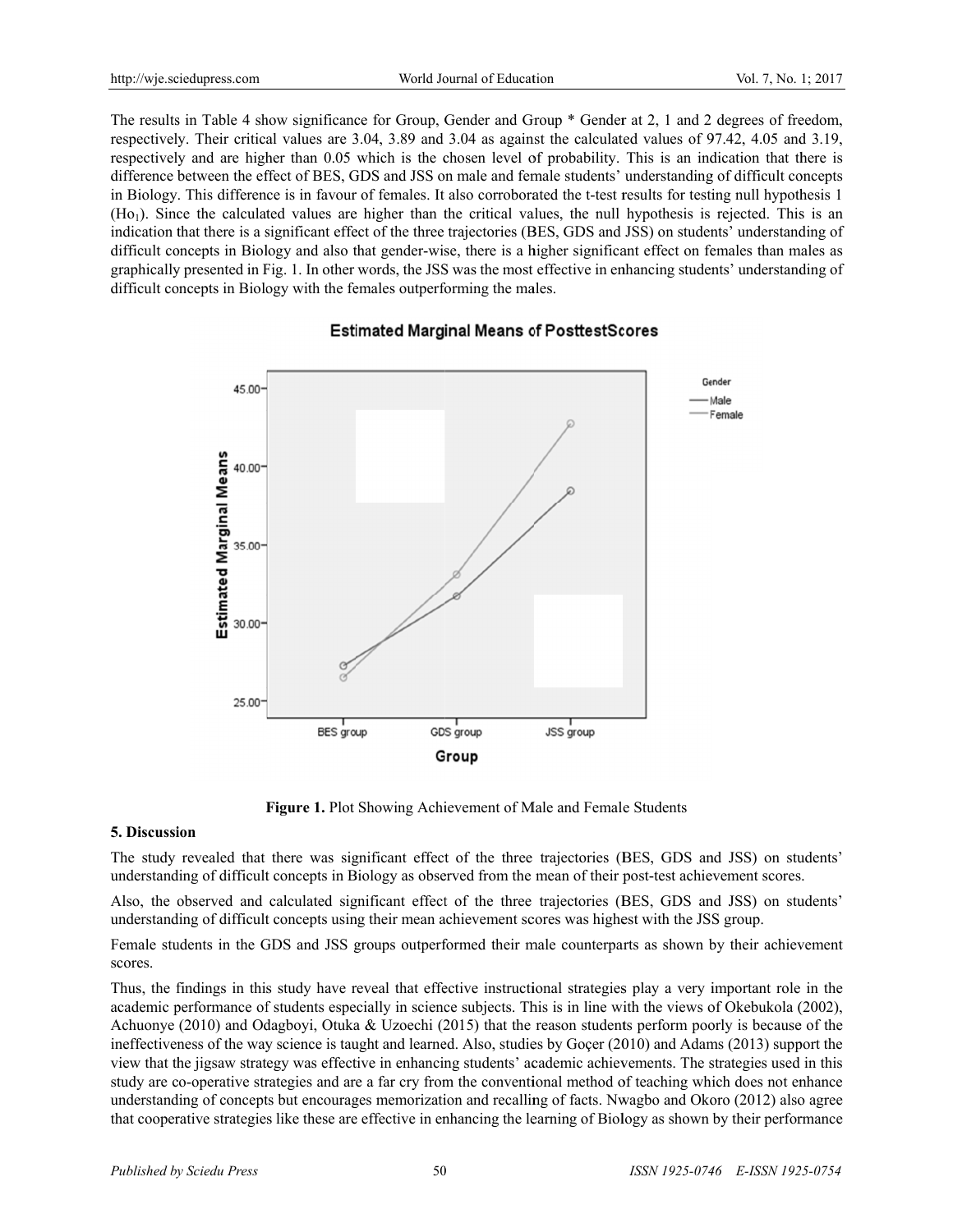in the achievement tests. The jig-saw strategy (JSS), particularly helps develop many skills in students apart from enhancing their conceptual understanding (Marzano, 2007; Joyce, Weil & Calhoun, 2009). Slish (2005) and Carpenter (2006) are however not in favour of this argument.

With regard to gender performance, the study by Nwagbo and Okoro (2012) does not agree that females outperformed males, while that of Okoli and Okoli (2014) concluded that gender influence on students' achievement in difficult biology concepts studied was not significant. Further studies however need to be carried out to confirm these results.

## **6. Conclusions and Recommendations**

The conclusions made from this study include

a.) That Jigsaw strategy was the most effective.

b.) It also established that the females outperformed the males in their understanding of difficult Biology concepts.

Based on the findings above, it is recommended that Biology teachers should adopt and incorporate the jigsaw strategy in their teaching especially when the topics include difficult concepts and the Ministry of Education should organize seminars and workshops through which serving and pre-service teachers can be trained to learn more about innovative teaching strategies including the (jigsaw strategy) in order to enhance students' academic achievement as well as other skills. Also, teachers should make personal efforts to develop and improve their teaching methods by learning more about the jigsaw strategy in order to incorporate them in their teaching.

## **References**

- Abimbola, I. O. (2015). *Teachers' perceptions of important and difficult biology contents.* Retrieved 2/6/15, from www.unilorin.edu.ng/publications/abimbola/TEACHERS.htm
- Achuonye, K. A. (2010). Stimulating higher order thinking skills in Nigerian students. *Journal of Science Teachers' Association of Nigeria (JSTAN), 45*(1 & 2), 85–91.
- Adams, F. H. (2013). Using jigsaw technique as an effective way of promoting co-operative learning among primary six pupils in Fijai. *International Journal of Education and Practice, 1*(6), 64-74.
- Agusiobo, W. W. (2002). Constraints to effective implementation of senior secondary schools' physics curriculum in Orumba South LGA. *Journal of Technical Education Research and Development* (JOTERD).
- Akpan, B. B. (2012). *Science education in Nigeria. In: Education in Nigeria: From the beginning to the future*. Lagos: Foremost Educational Services Ltd.
- Allen, D., & Tanner, K. (2005). *Infusing active learning into the large-enrolment biology class: Seven strategies, from the simple to complex.* Retrieved 2/6/15, from: www.ncbi.nlm.nihign/pubmed/16344858
- Blount, J. M., & Napoitano, R. (2014). *Leading classroom discussion.* Retrieved: 5/8/15, from www.celt.iastate.edu/teaching-resources/classrom-practice/teaching-techinques/leading-classrooms-discusion
- Carpenter, J. M. (2006). Effective teaching methods for large classes. *Journal of family and consumer sciences education, 24*, 13-23.
- Çimer, A. (2012). *What makes Biology learning difficult and effective: Students' views.* Retrieved 2/6/15 from http://www.academicjournals.org/ERR
- Clements, D., & Sarama, J. (2015). *What are 'Learning Trajectories" and how do they help?* Retrieved 22/6/15, from www.mheonline.com/marketing\_img/ece\_math
- Dvorsky, G. (2013). *Emerging scientific fields that everyone should know about.* Retrieved 29/6/15, from io9.com/5987296/11-emerging-scientific-fields
- Egbunonu, R. N., & Ugbaja, J. N. (2011). *Biology teachers' perception of the factors affecting the effective implementation of the Biology curriculum: The way forward for educational reform.*  $52<sup>nd</sup>$  Annual Conference Proceedings of Science Teachers' Association of Nigeria. Pp. 235-241.
- Ezeliora, B. (2008). Achieving scientific literacy by the 21<sup>st</sup> century, Agenda for Universal Basic Education. In, *Education for Millennium Development. Essays* in honour of Prof. Michael Omolewa. Ed by: Marcie Boucouvalas and Rashid Aderinoye. Ibadan: Spectrum Books Ltd.
- Federal Ministry of Education (2009). *Biology Curriculum for senior secondary schools.* Abuja: NERDC.